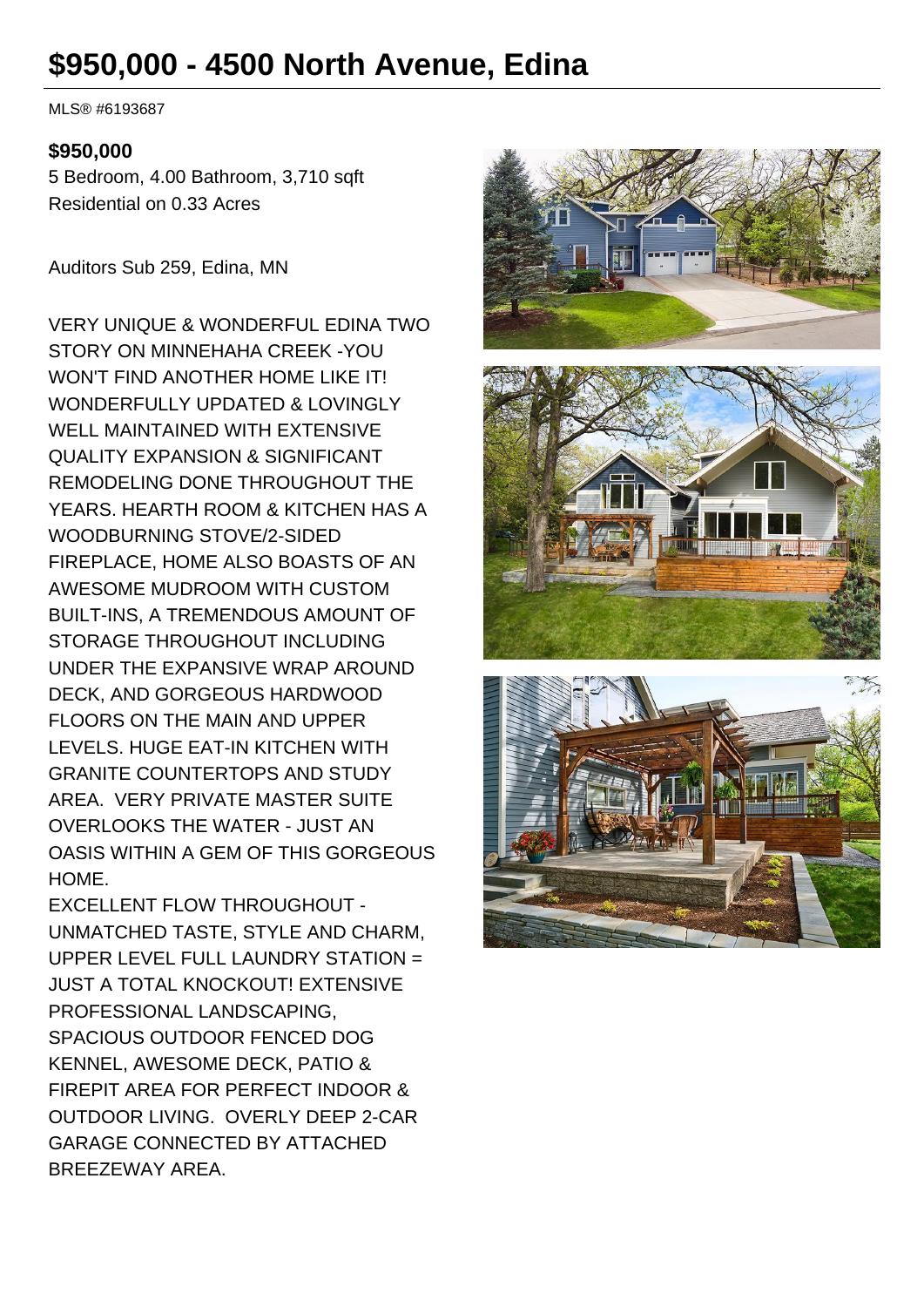Built in 1929

### **Essential Information**

| MLS@#                 | 6193687                        |
|-----------------------|--------------------------------|
| Price                 | \$950,000                      |
| <b>Bedrooms</b>       | 5                              |
| Bathrooms             | 4.00                           |
| <b>Full Baths</b>     | 2                              |
| <b>Half Baths</b>     | 1                              |
| <b>Square Footage</b> | 3,710                          |
| Acres                 | 0.33                           |
| <b>Year Built</b>     | 1929                           |
| <b>Type</b>           | Residential                    |
| Sub-Type              | <b>Single Family Residence</b> |
| <b>Style</b>          | <b>Single Family Residence</b> |
| Status                | Active                         |

## **Community Information**

| <b>Address</b> | 4500 North Avenue       |
|----------------|-------------------------|
| Subdivision    | <b>Auditors Sub 259</b> |
| City           | Edina                   |
| County         | Hennepin                |
| <b>State</b>   | ΜN                      |
| Zip Code       | 55436                   |

## **Amenities**

| # of Garages         | 2                                                                                                                                                              |
|----------------------|----------------------------------------------------------------------------------------------------------------------------------------------------------------|
| Garages              | Attached Garage, Concrete, Garage Door Opener                                                                                                                  |
| View                 | See Remarks, North, South, West                                                                                                                                |
| <b>Is Waterfront</b> | Yes                                                                                                                                                            |
| Waterfront           | Creek/Stream                                                                                                                                                   |
| Pool                 | <b>None</b>                                                                                                                                                    |
| <b>Interior</b>      |                                                                                                                                                                |
| Appliances           | Range, Cooktop, Wall Oven, Exhaust Fan, Dishwasher, Microwave,<br>Refrigerator, Washer, Dryer, Water Softener Owned, Gas Water Heater,<br>Disposal, Humidifier |
| Heating              | Forced Air, Radiant Floor, Fireplace(s)                                                                                                                        |
| Cooling              | <b>Central Air</b>                                                                                                                                             |